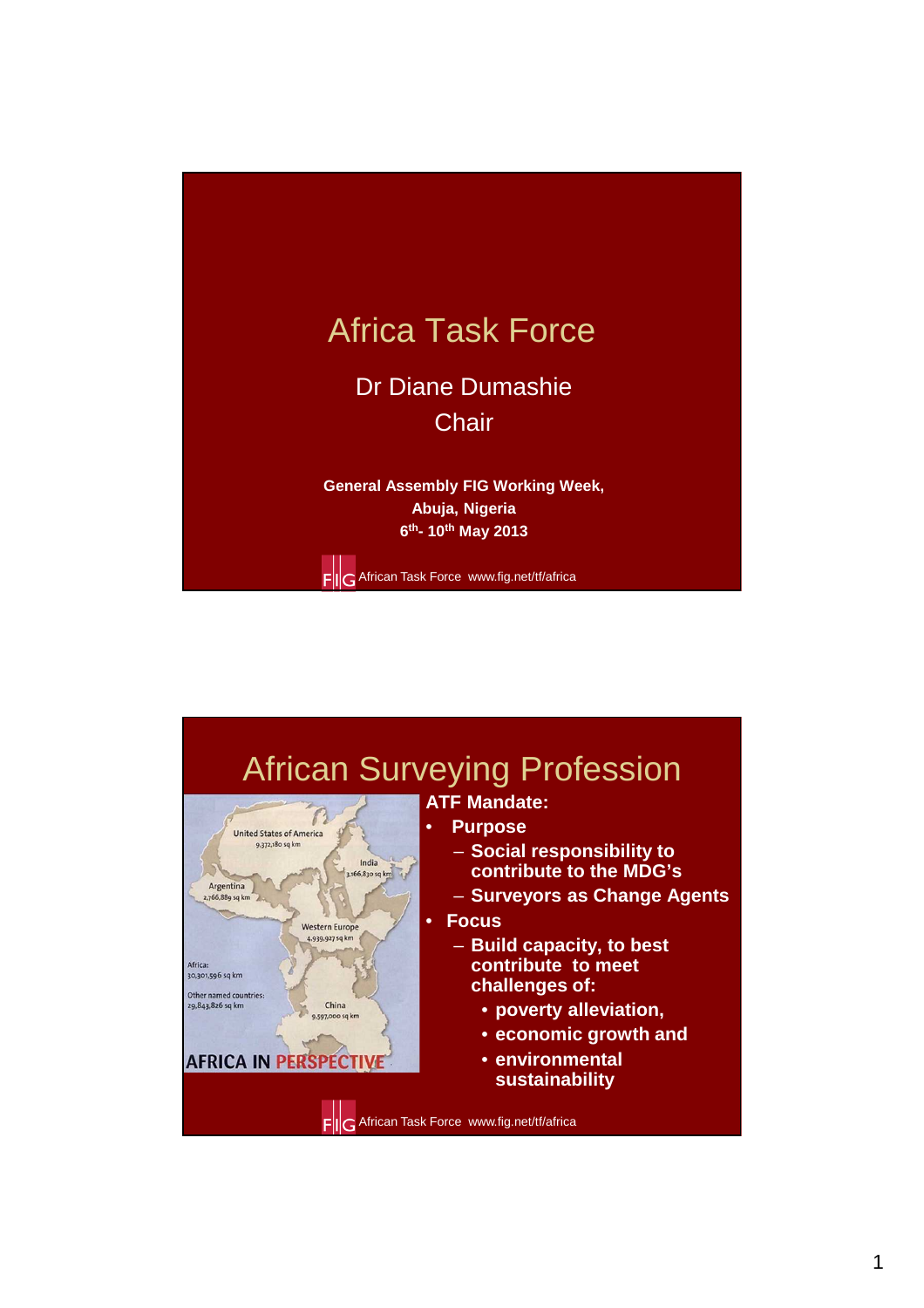#### **Overview**



**Update:**

**1. Workshops East, South, And**

**2. West** 

**3. Next steps**

1. What We've Done



Tools Agreed and documented:

- Mombasa: Participatory forward planning to prevent informal settlements
- Cape Town: Tools for Recruitment
- Elmina: Environmental Foresight: Agenda for Action…….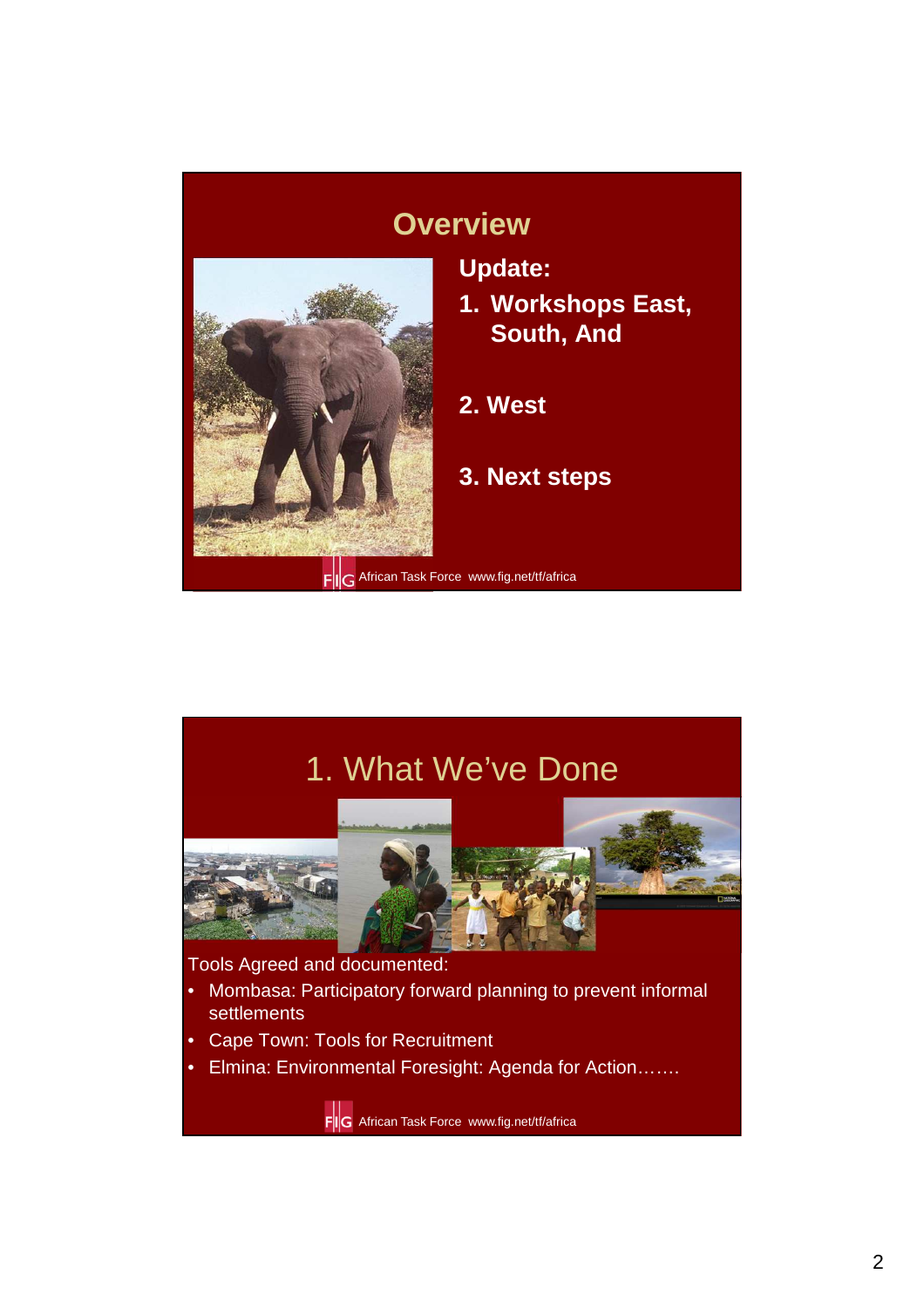

# **The Environmental Agenda**



To lessen environmental degradation in relation to our work in all aspects of and natural resources?

#### **Resource**s:

• Finite; To sustain & feed mankind

**Climate**:

- Impact; Drought and floods etc **People:**
- Inequity; Land (grab) & water
- FIG African Task Force www.fig.net/tf/africa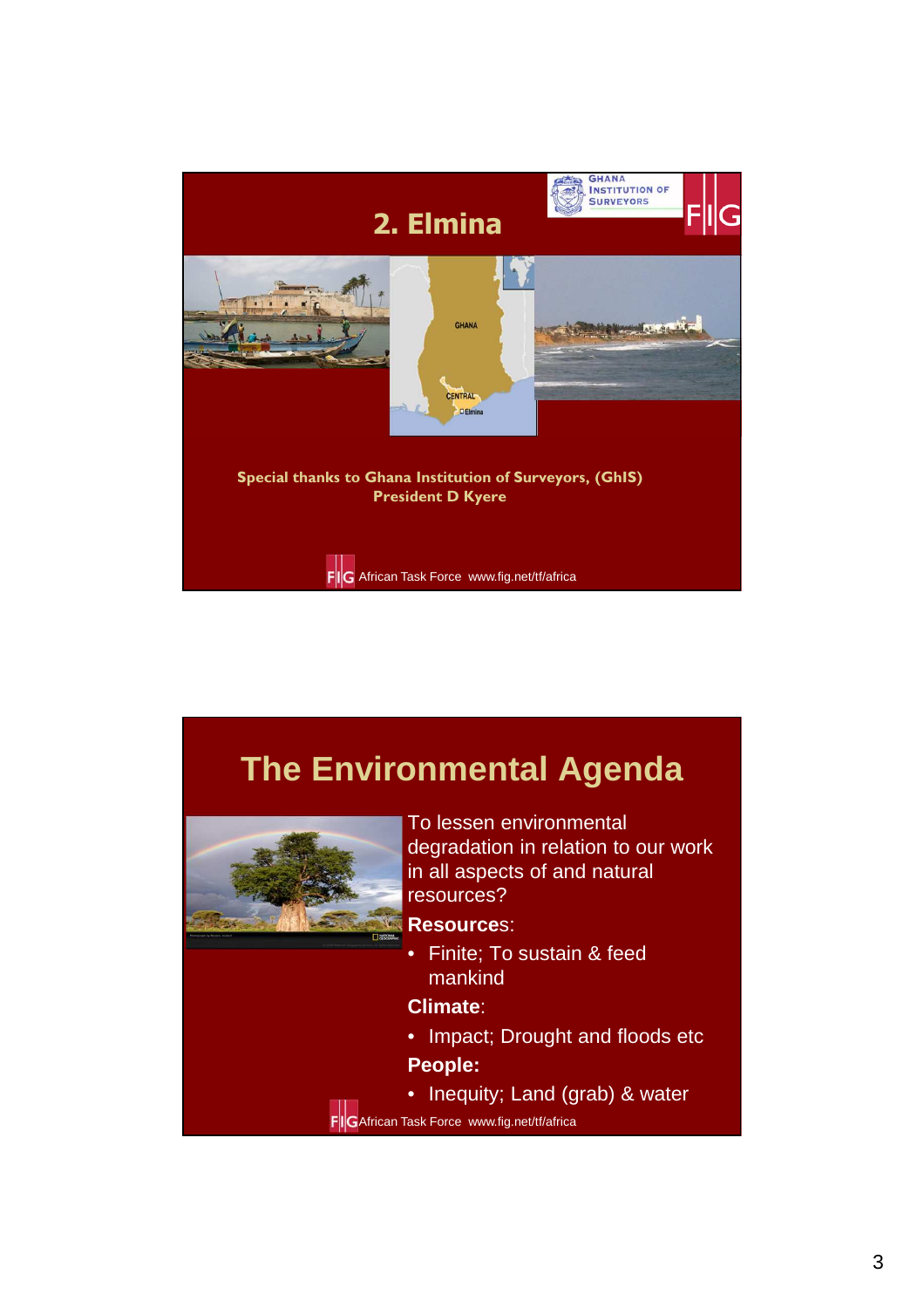### **What we did**



- Our task was to explore the future…
- This means scanning the horizon…
- To see if the dynamics that have brought us where we are over the last 20 years will remain valid for the next 20 years

…Strategic Foresight

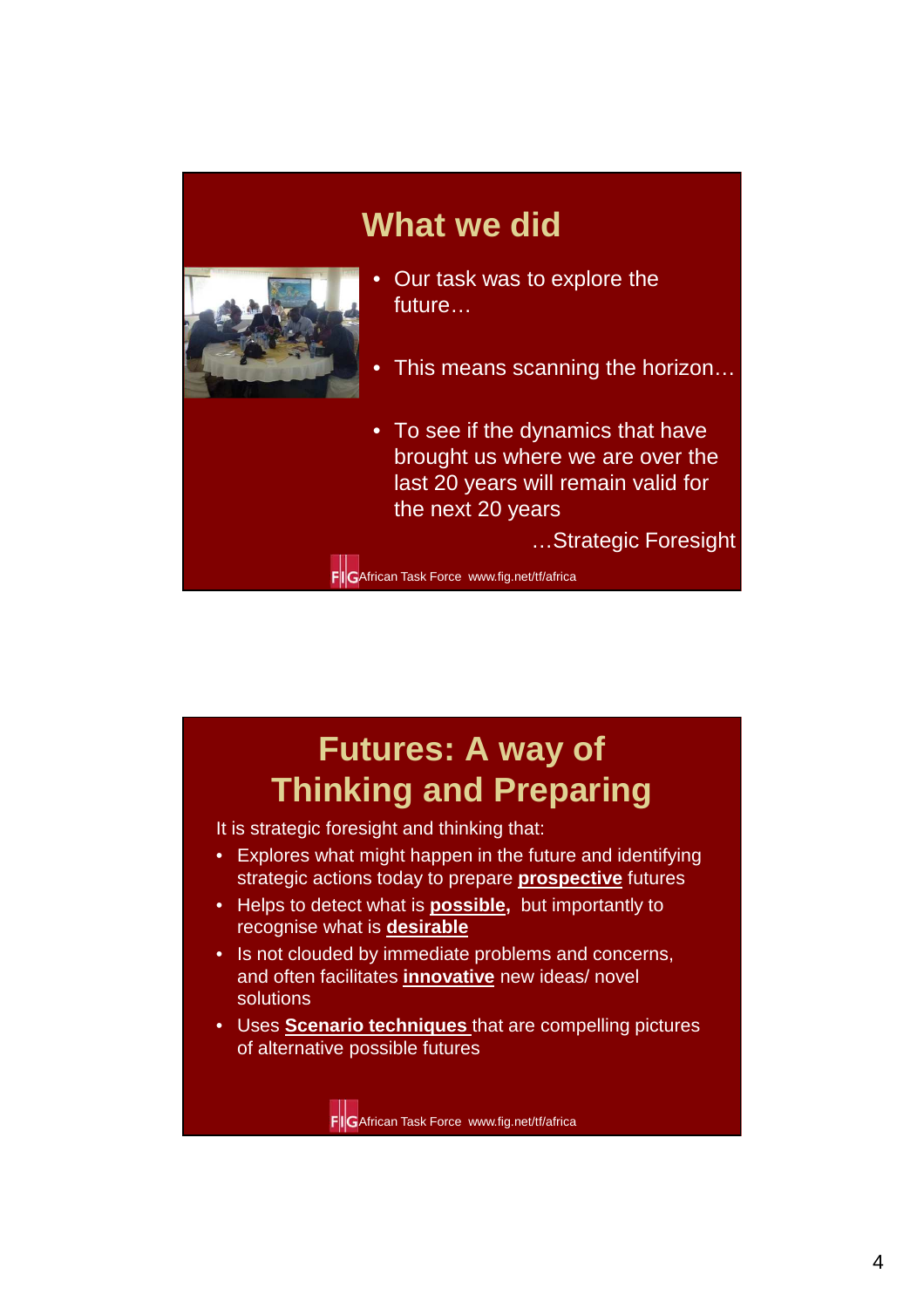#### **Our Focus**

- What vision and actions could help land professionals
	- achieve their potential and
	- secure a strong message and role
- to lessen environmental degradation in relation to our work in all aspects of and natural resources?

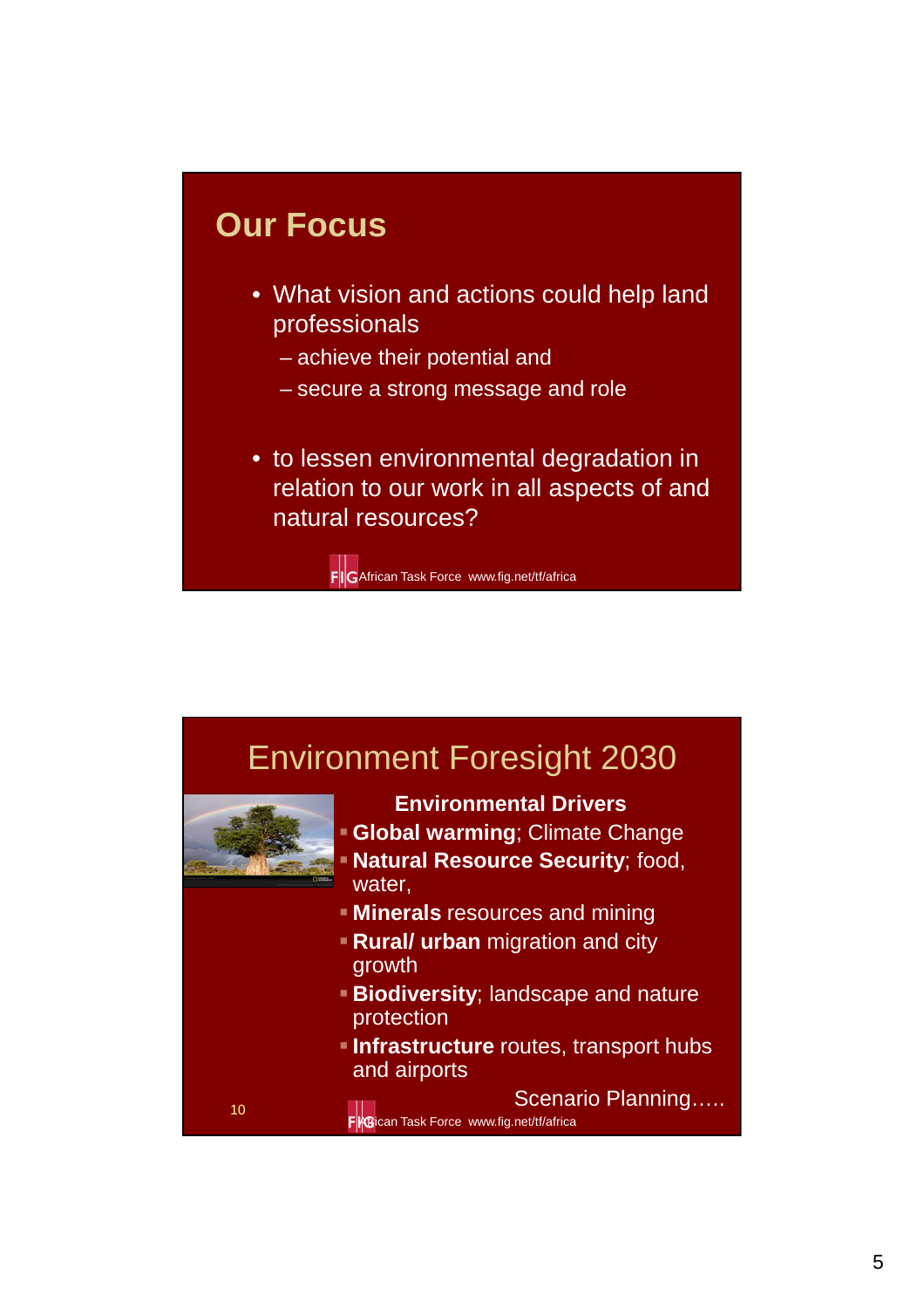

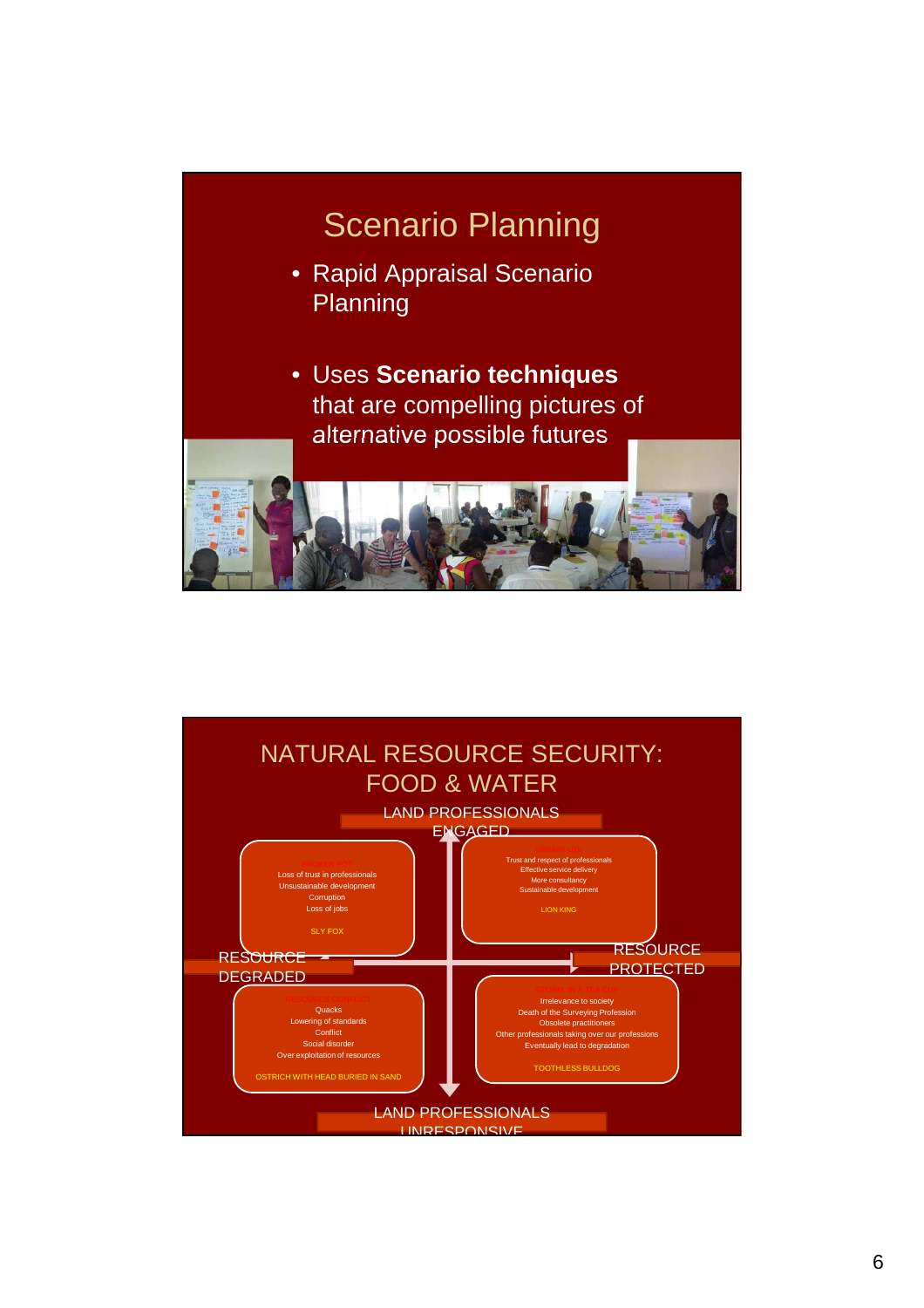#### Environmental Foresight 2030: An Agenda for Action



**PART 1: An AGENDA FOR ACTION** 

- **Land professionals**
- **Member Associations**

**PART 2: STRATEGIC FORSIGHT**

**PART 3. RANGE OF ENVIRONMENTAL SCENARIOS**

**PART 4: WHAT THIS MEANS**  • **For our Profession**

FIGAfrican Task Force www.fig.net/tf/africa

### 2013 Roundtable

- When: **Tuesday @ 14.30 (Niger Hall)**
- What: Reflect on Elmina Foresight 2013 Scenarios & Actin Agenda
- Why: To finalise Content & to circulate to African members associations (hard copy and download from web)
- Who others: Our continuing Societal collaboration & contribution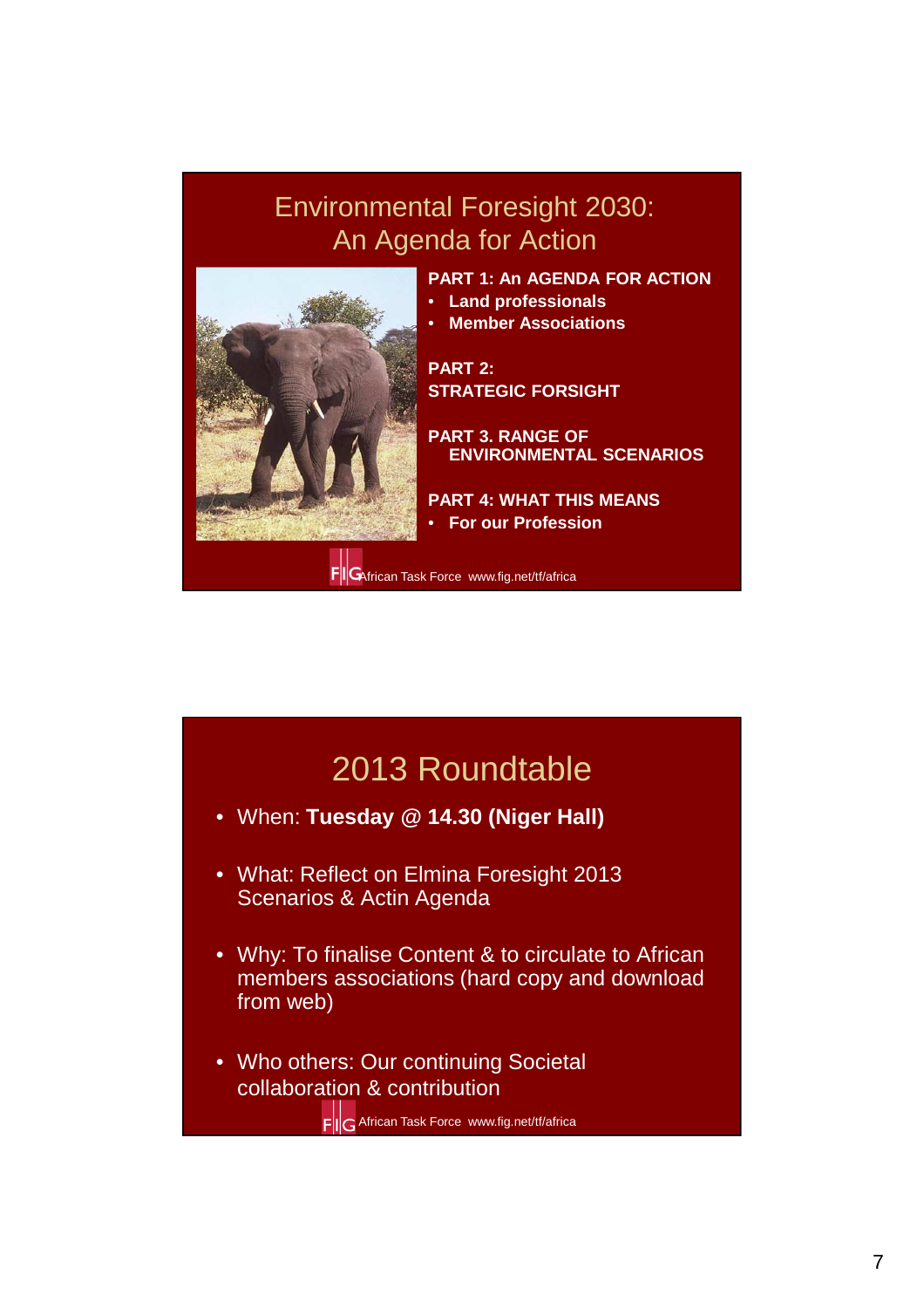### 3. What We Have Done



- Workshop 140 attendees over 3 workshops x 2 days
- Representation from West, East and Southern Africa (9 Nations)
- Documented: Briefing, PPT, Ideas, Tool drafting, Proceedings, Review & Design, Engagement, and
- Tools launched at Roundtable during WW

FIG African Task Force www.fig.net/tf/africa

### Delivering for Sub Saharan Africa

It is all about, African Workshop themes:

- 2010: Peri- Urban Development, Kenya,
- Round table, WW Marrakech
- 2011: Resilience Women & Young Surveyors,

#### Round table, Rome

• 2012: Environmental Agenda

#### **Round table, WW Abuja**

- 2013: Pulling together recommendations,
- Congress, Malaysia, & FIG Publication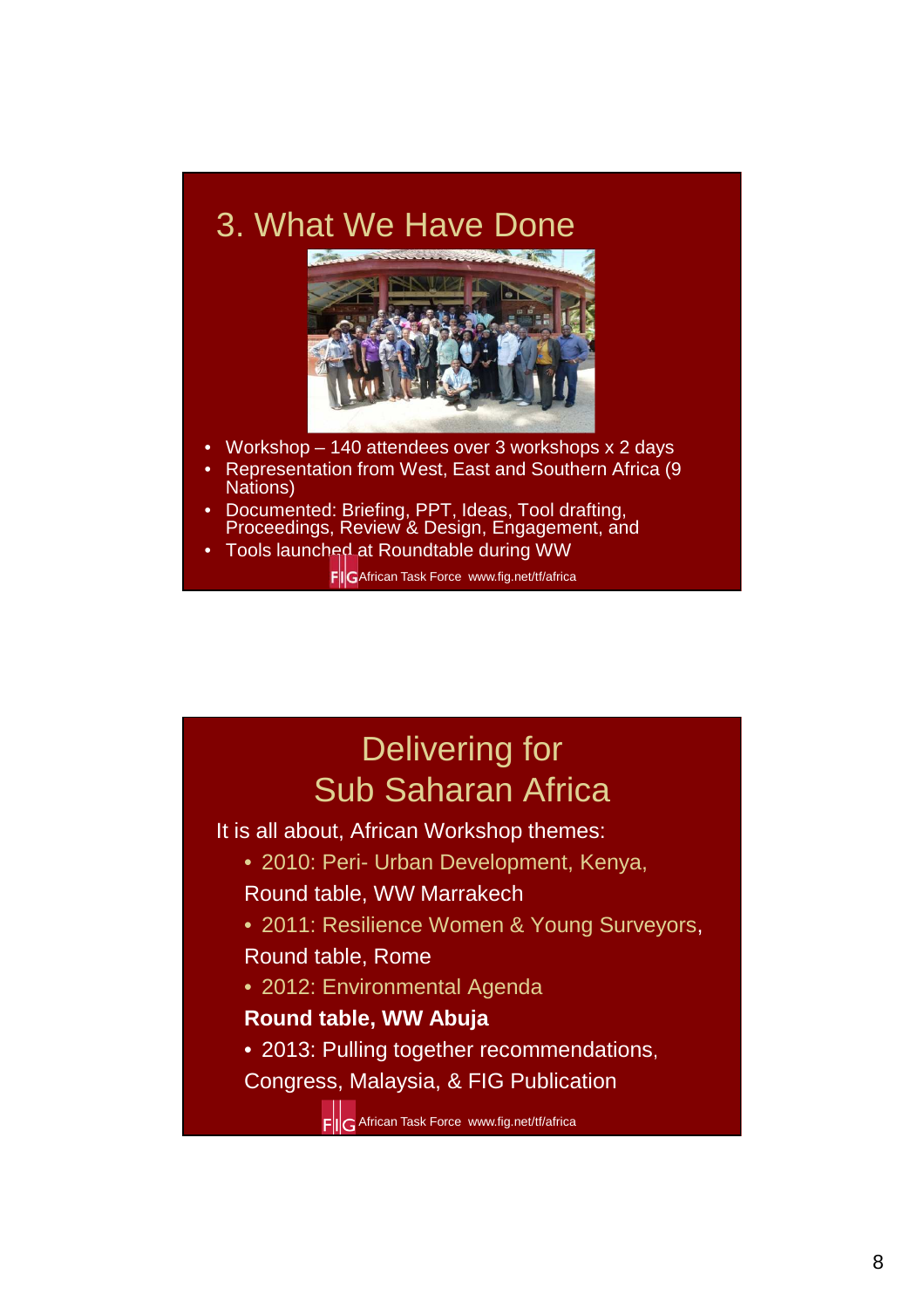# Looking Forward- 2013/14



- **……Common denominator:**
- Societal change, Community engagement and Need for
- The African land professional to bridge the gap between Grassroots and local government and policy makers
- ATF Mandate…the MDG's
- 2015, to evolve to the SDG's!